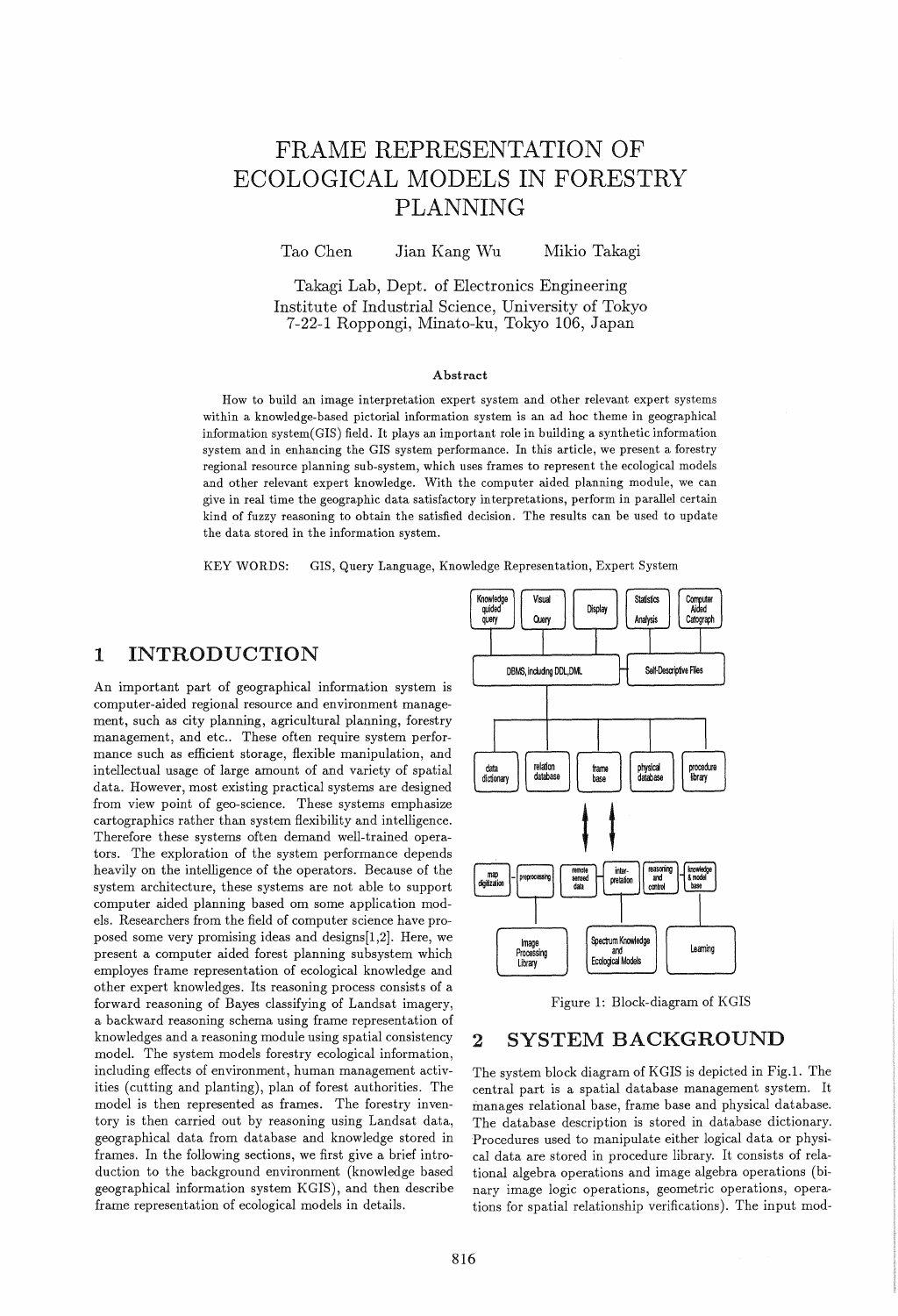ule of KGIS is manual map digitization and preprocessing. All the data entries will be converted into object-oriented runlength code<sup>[8]</sup> and then inserted into the database. The query output is temporarily stored in a self-descriptive file. The statistical module and computer-aided cartography (CAC) Comparing with ordinary ones, the term "data" here has module then produces tabular report and designs maps by using the data stored in the self-descriptive file. CAC module provides abilities for interactive map overlay design, coloring, annotation. The model-based remote-sensed imagery interpretation module and the computer-aided planning module retrieve information from spatial database by using query language primitives, process the retrieved infromation according to domain specific knowledge rules, and perform reasoning to obtain the final output results.

In the database and GIS area, research into semantic data model has led to object-oriented concepts similar to those embedded in programming language and knowledge representation language[9]. The class concept captures the instanceof relationship between an object and the class to which it belongs; the concept of a subclass specializing its superclass captures the generalization (IS-A) relationship, and the composition of an object in terms of attributes captures the aggregation relationship. The KGIS system is an intelligent GIS system which directly supports an object-oriented data model. Any real world entity in KGIS system is uniformly modeled as an object. Furthermore, an object is associated with a unique identifier. Every object has a state and a behavior. The state of an object is the set of values for the attributes of the object, and the behavior of an object is the set of methods (program code) which operate on the state of the object. The value of an attribute of an object can also be an object in its own right. Furthermore, an attribute of an object may take on a single value or a set of values.

In KGIS, a class is specified as a means of grouping all the objects which share the same set of attributes and methods. An object must belong to only one class as an instance of that class. A class is similar to an abstract data type. KGIS allows the user to derive a new class (subclass) from an existing class (superclass), the subclass inherits all the attributes and methods of the superclass. The user may also specify additional attributes and methods for the subclass. A class in KGIS may have any number of subclasses.

The combined notions of a class, attributes, and a class hierarchy mean that the semantic data modeling concepts such as instance-of, aggregation, and generalization are inherent in the object-oriented paradigm. This means that the gap between applications implemented in an object-oriented programming language and an object-oriented database is much narrower than that between object-oriented applications and non-object-oriented database. In particular, one of the problems with implementing object-oriented applications on top of a relational database system is that a relational system does not directly support a class hierarchy and the nested definition of a class, and as such the application programmers must map these constructs to relations. The gap is also much narrower than that which exists between conventional programming languages and conventional database systems. Therefore, it is much easier for KGIS to perform some particular queries such as decision-making, reasoning and model Model-I the effect of environment, such as elevation, based planning.

#### $\overline{2}$ Modeling process of geographical data

extended meaning. The data stored in KGIS include:

- Data-I Geographical data, originally represented as maps. They can be visually displayed on screen on request.
- Data-II attributes of data entries. They are either alphabetic or numerical.
- Data-III relational description. It may be descriptions of spatial relations, social relations among data entries, represented by some knowledge representation schemes.
- Data-IV domain specific knowledge. It is used for intellectual task reasoning.

Knowledge aquisition can be accomplished through manually inputing, deriving from other data, or learning from human experts. All these types of data should be organized and stored within one database to guarantee data integrity, such that the data appear to the user as well-categorized data set rather that many individual data files. To summarize above discussion, data model of KGIS should provide a data description framework to facilitate efficient storage, easy acquisition, flexible retrieval and intellectual utilization. Landsat imagery interpretation is widely used for earth resource inventory. There has been a lot of effort made to develop techniques to investigate earth resources using Landsat imagery, either by manually reading the images or by computer processing of Landsat images. Computer methods are based on statistical classification algorithms. Classification decisions are made mainly based upon Landsat data only. occasionally with DTM (Digital Elevation Models) added as ancillary data. Although Landsat images represent the reflectance property of objects on land, due to various reasons the signature on images and the objects on land have no unique correspondency. Different objects may have similar signatures, while the same type of objects may have different signatures. This makes computer interpretation difficult and suggests that using Landsat images only may not guarantee satisfactory results. More information is needed for improving results. Consider the mechanism of reading Landsat images by forest expert. The expert makes his decision not only according to image data, but also according to his own knowledge about forest and the specific area. Geographical data include remote sensed images, geographical elemental maps (such as river map, road map, residential map, elevation map, district map, etc.), thematic maps TMs(such as land cover map, forest map, etc.), attributes and knowledges (attributes of objects, spatial relationships between objects, influences of one object over another, etc.). We obtain forest ecological models by processing geographical data in the following three aspects:

illumination, water condition, soil condition;

Model-II effect of management activities, such as cutting, planting. This can be derived from road map and residential map.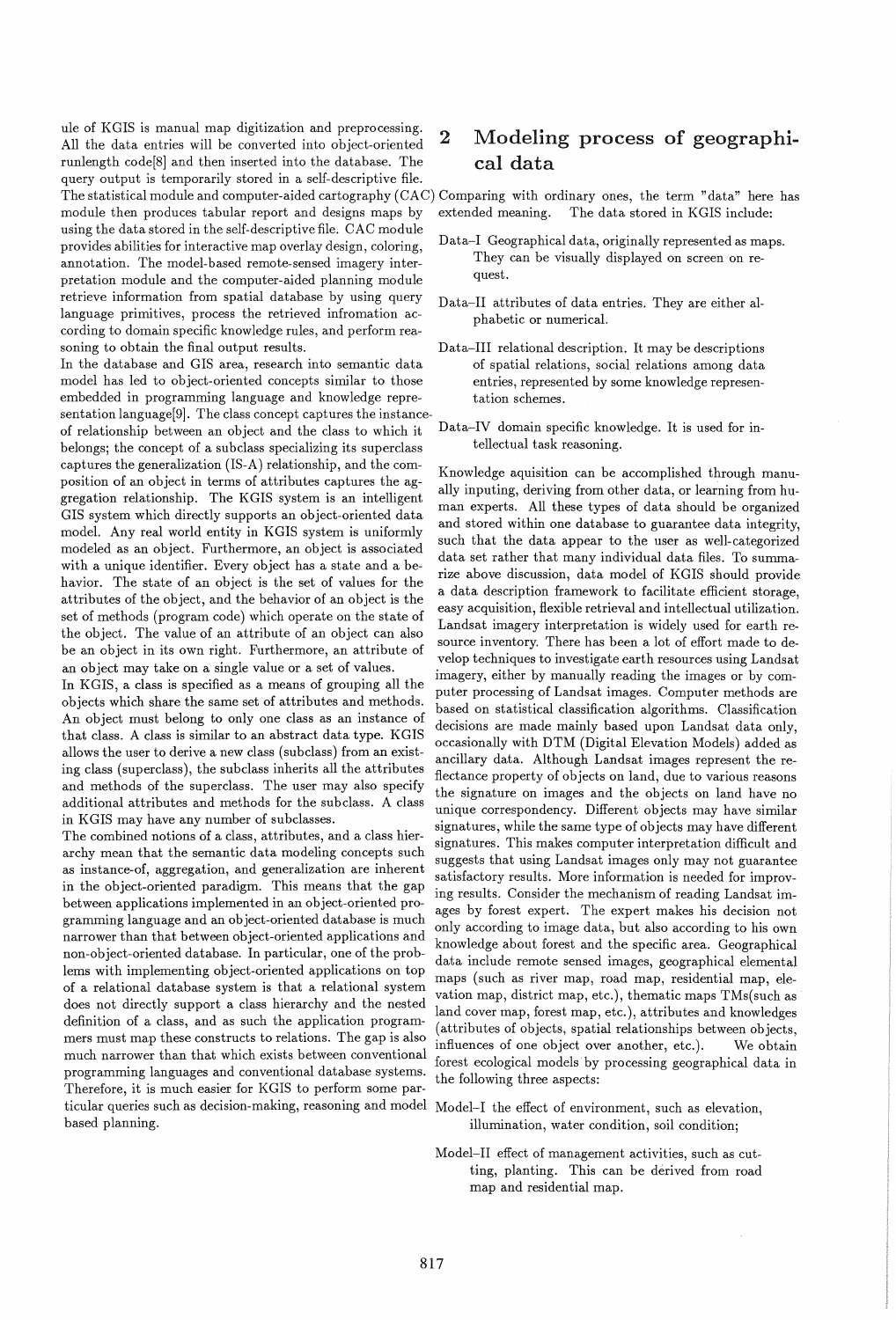Model-III effect of forest authority's plan. This can be represented using district map.

Illumination is a very important factor. It has effects not only on the forest distribution, but also on the gray level of MSS (Multispectral Scanner) data. Illumination is derived from elevation map. Take sun angle at the time of MSS image acquisition as reference, the illumination of a point can then be defined as the angle difference between sun incident angle and the normal angle of a small surface centralized at the point.

The effect of management activities is derived from road map and residential map. This is due to the obvious relationship between management activity and transportaion convenience. There are two ways to model management effect. One is to process point by point. For a point in consideration, the management activity is defined as the density of road and residential area within a circle area with the center at the point - the ratio of weighted sum of road segments, residential area inside of the circle area and the area of this circle. The other is to start process from roads and residential area. Consider each road and residential area as a management activity source, model its effect by a spatial function, for example, a normal distribution density function. The effects of all management activity sources are summed up to produce an overall map. The former method seems too time-taking and not as reasonable as the later. The water condition map can be derived using the same method as management activityeffect map. Bayes classifier is used as forward reasoning to derive initial certainty factors from MSS images. Geographical maps can not be directly used for reasoning. A forest ecological model should be developed. By the use of this model we could derive from geographical data various ecological factors which have effects on forest distribution.

### 3 ECOLOGICAL MODELS

Knowledge consists of the symbolic descriptions, which characterize the definitional and empirical relationships in a domain, and the procedure for manipulating these descriptions. Many important concepts have been proposed from modern cognition science, among which perhaps the most important is the concept of the schema, or related concepts such as scripts, frames, and so on. Semantic knowledge can be logically represented in a number of ways, including production rules, semantic nets, frame and mathematic logic[4,5,7]. There has been several famous expert systems developed since M.Minsky first proposed frame knowledge representaion scheme in 1975 [6]. Frame is a large scale data structure which has been posited as playing critical roles in the interpretation of input data, the guiding of action, and the storage of knowledge in memory. Besides, frame is suitable to represent prior knowledge, or in other words, the expectation of a certain kind of objects. Frame allows procedures embeded: procedures are called automaticly to fill an empty slot, procedures can be triggered to do " expectationdriven" reasoning. Here we use frame scheme to represent forest ecological model. An example of common chinafir ecological knowledge represented by frame is depicted in Figure 2. Where, cIO is a character string of 10 bytes, i4 represents an integer number of 4 byte, IF-NEEDED is a procedure which performs the filling of certain slot, and IF-ADDED slots contain attached procedures to match values in the slots against their expectations and produce certainty factors of

IS-A: coniferous forest ELEVATION: RANGE: 130-640M IF-NEEDED(find the elevation from elevation map) IF-ADDED(matching, match slot value against range, update with degree of macth) ILLUMMINATION: RANGE: 60-92(100Xcosa) IF-NEEDED(calculate from elevation map) IF-ADDED(matching) WATER CONDITION: RANGE: 0-92 IF-NEEDED(calculate from river map IF-ADDED(matching) EFFECT OF CUTTING AND PLANTING: RANGE: 6-96 IF-NEEDED(calcuiate from road map or value from modeling result) IF-ADDED(matching) EFFECT OF PLANNING: RANGE: 0.0-1.0 IF-NEEDED(look up planning table)

Figure 2: Frame Representation of Common Chinafir

the matching. The IS-A slot indicates the hierarchical relationship of entities, the entity can inherit the properties of its parent. In common chinafir frame listed above, there are six kinds of know ledges represented in the frame. The range slots list the expectation value of each knowledge. After filling and matching for all slots have been completed, a procedure to compute overall certainty factor is triggered. This overall certainty factor will be used to modulate the certainty factor obtained by Bayes classifier. The computeraided planning sub-system can get data and knowledge either by direct access or through management system. It can perform the query, for example, find the best route for building a road inside the forest area based upon some domain specific knowledge or model. The computer-aided reasoning using spatial consistency model works in parallel. The spatial consistency model should be designed for each specific situation. The general form of reasoning rule is as follow: for each pixel, check its four direct neighbors (above, below, left, right). For each class i, if the classes the four direct neighbors belong to are consistent with class i, update the center pixel's certainty factor of class i by multiplying it with a value great than 1. Otherwise, update the certainty factor by multiplying it with a value less than 1.

The system provides two ways of queries: tabular query from logical description to physical data, visual query from physical data to logical description. Tabular query language(include the forest planning module) definition has the form as

 $(R_1 \nmid r_{11}=a, r_{12}=b,...).OP.(R_2 \nmid r_{21}=u, r_{22}=v,...).OP...$ 

where  $R_i$  is relation name,  $r_{ij}$  denotes jth attribute of relation *Ri .* OP denotes an operator. It is best to use an example to demostrate the idea of forest planning embeded in tabular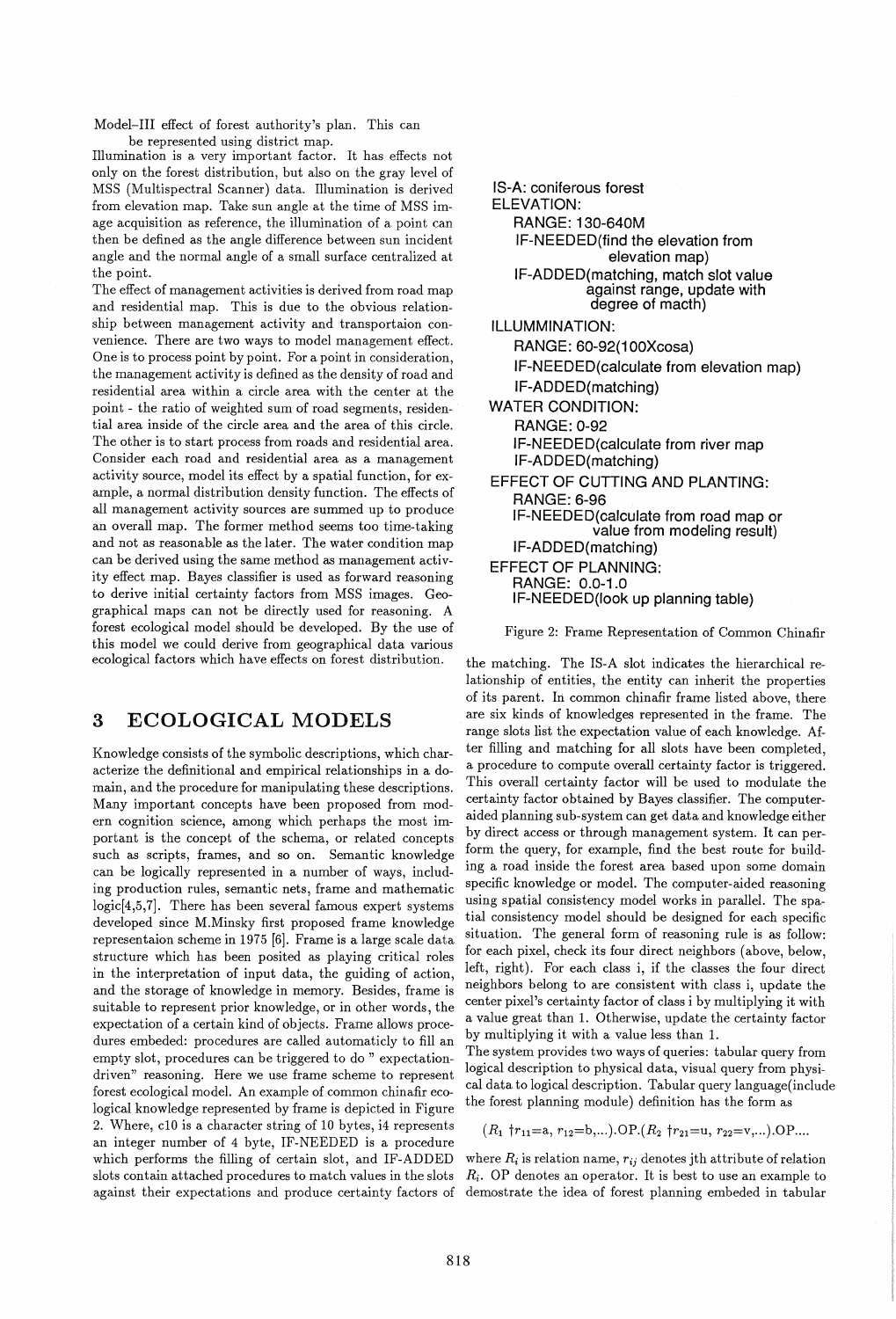query language.

Query 1: find all pieces of land suitable to plant pines cited on elevation 200M and 450M above sea level. This query can be formally represented as

Xiaoban tforest-type = pine AND. Elevation theight  $\leq 450$  AND. Elevation  $\hat{\theta}$  theight  $> 200$ 

The system interprets this query as a sequence of operations: relational selection from relation Elevation( $\leq 450$ ) and  $(200)$ , image algebrac unification of all regions after first operation, relational selection from Xiaoban, image algebra intersection between intermediate results of Elevation and Xiaoban, and frame matching using the condition "suitable to plant pines". Query optimization is used to order the operation sequence in order to reduce query processing time. Query 2: find the best way to build a road between area A and area B.

Road  $\dagger$ District tname = A AND. District  $\{\text{name} = B\}$ 

B), relational selection from Road, in this case, the planning Where, RANGE is the expected value of facet, and VALUE subsystem will finds that there is no road already existing is the computing result of attached procedure. The system also interprets this query as a sequence of operations: relational selection from relation District (A and between area A and area B. Then, the planning sussystem invoke a calculating procedure to get the height of the two area from DTM map. There exists a cost function for building raod. the cost is determined by the length of the raod, the slope, the trees cutted for building road, and the util- Suppose there are  $K_j$  facets in the slot  $S_j$  ( $S_j \subseteq F_i$ ,  $j=1,...,M_i$ ), ity of existing road. When the planning sussystem finds the the matching degree of slot  $S_j$  is defined below: best road with minimum cost, the sussystem will display the road onto the DMT map containing area A and area B, and print the compenents of cost on screen.

### 4 **INEXACT FRAME MATCHING**

In general, the image data in GIS are very large and complex, we can not consider that the knowledge base of GIS give precise and complete description of the applicational domain. This fact is important to the reasoning strategy, frame matching and other operators, we should use approximate reasoning[5] to obtain satisfying results.

The knowledge base consists of a hierachical frame subsystem F. Suppose there are N frames in F,  $F = [F_1, F_2, ...,$  $F_N$ ]. Our goal is to find the frame appropriate to the current situation and query. The criterion of frame selection is the matching degree CF derived from slots maching degree. We associate certainty factors with the conclusions of inference rules and procedures attached to each facet of the slots, the number associated with conclusion could be in [0, 1], that represents certainty in the system. If the head parts are themselves uncertain, the number associated with conclusion is modified to account for the uncertainty of its premises. We refer them to degrees of belief. Two functions are used for the frame matching: a slot matching function SMD and a facet matching function FMD. All facet values obtained from procedures calling are matched against the RANGE values for the same slot. The nearer the facet value to RANGE, the larger the number FMD. The facet matching degree FMD is defined mathematically as follow:



Figure 3: Control procedure of frame selecting

$$
FMD(facet) = \frac{|VALUE - RANGE|}{MAX(VALUE, RANGE)}(1)
$$

We can see that:

$$
0 \le FMD(facet) \le 1 \qquad (2)
$$

$$
SMD[S_j] = \sum_{k=1}^{K_j} WF(f_k) * MD(f_k) \quad (3)
$$

Where  $WF(f_k)(k=1,2,..., K_j)$  is the discrete weight for facet *jk,* 

and 
$$
\sum_{k=1}^{K_j} WF(f_k) = 1
$$

When SMD[ $S_i$ ] is greater than a threshold value, said  $T_s$ , the slot  $S_i$  provides evidence for the triggering of frame  $F_i$ , frame selecting is based on function CF[  $F_i$  ] of frame  $F_i$ , the weighted average of SMD[ $S_j$ ]( $S_j \subseteq F_i$ , j=1,2,...,  $M_i$ ):

$$
CF[F_i] = \sum_{j=1}^{M_i} WS(S_j) * T(SMD[S_j])
$$
 (4)

where,

and

 $T(\alpha) = \begin{cases} \alpha & \text{if } \alpha \geq T_s \\ 0 & \text{otherwise} \end{cases}$ otherwise

$$
\sum_{j=1}^{M_i} WS(S_j) = 1
$$

After obtaining  $CF[F_i]$  by equation (4), the system can decide frame  $F_i$  is suitable or not. If suitable, the frame  $F_i$  is triggered, and the result and interpretation is outputed. If not, the system continues the selecting processing, until a suitable frame is found or a new frame is created to describe the current situation.